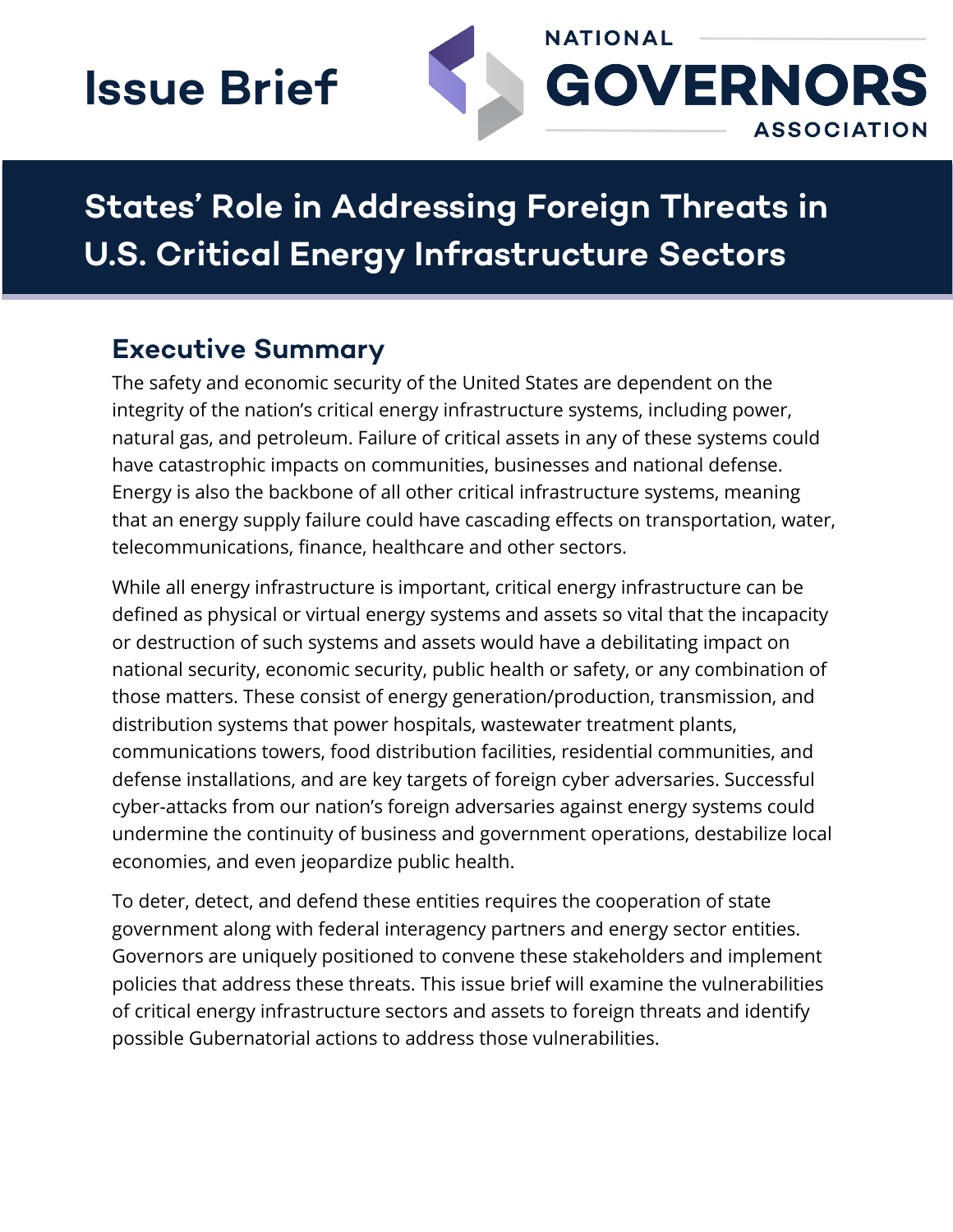## **Background**

Foreign physical and cyber threats to energy systems have increased in complexity and sophistication, increasingly targeting critical energy infrastructure and key resources. Foreign adversaries do not have to disrupt energy supplies directly to have an impact either. For example, according to the U.S. Government [Accountability Office,](https://www.gao.gov/blog/solarwinds-cyberattack-demands-significant-federal-and-private-sector-response-infographic) the SolarWinds cyberattack, believed to be perpetrated by the Russian Foreign Intelligence Service, shows the clandestine methods of adversaries that undermined the security of operational systems.<sup>[1](#page-10-0)</sup> Vulnerabilities that remain unaddressed in critical energy infrastructure and key resources endanger the nation's security, public health and safety, and economic vitality.

Our nation's foreign adversaries employ various tactics, techniques and procedures, and use tools such as malware, ransomware, and distributed denial of service attacks. Attackers also directly target company insiders to gain access to operational and informational technology systems. Tactics can also include physical attacks on the transmission and distribution assets, particularly those powering critical end uses such as defense installations, government facilities and hospitals. These adversaries and strategic competitors have sought to attack these systems to seek political, economic, and military advantage over the United States.

Multiple foreign adversaries have the capabilities of launching remote cyberattacks, [according to the director of the Department of National](https://www.dni.gov/files/ODNI/documents/assessments/ATA-2021-Unclassified-Report.pdf)  [Intelligence.](https://www.dni.gov/files/ODNI/documents/assessments/ATA-2021-Unclassified-Report.pdf) For example, China has the ability to launch cyber-attacks that, at a minimum, can cause localized, temporary disruptions to critical infrastructure within the United States. Russia continues to target critical infrastructure, including underwater cables and industrial control systems, in the United States and in allied and partner countries. Iran's expertise and willingness to conduct aggressive cyber operations make it a significant threat to the security of the United States and allied networks and data. Iran has the ability to conduct attacks on critical infrastructure and conduct influence and espionage activities.

This issue brief was informed by the National Governors Association Center for Best Practice's *Experts Roundtable on the States' Role in Addressing Foreign Influence Threats in U.S. Critical Energy Infrastructure Sectors*, held in conjunction with the Spring Meeting of the Governors Homeland Security Advisors Council on April 6-8, 2021.

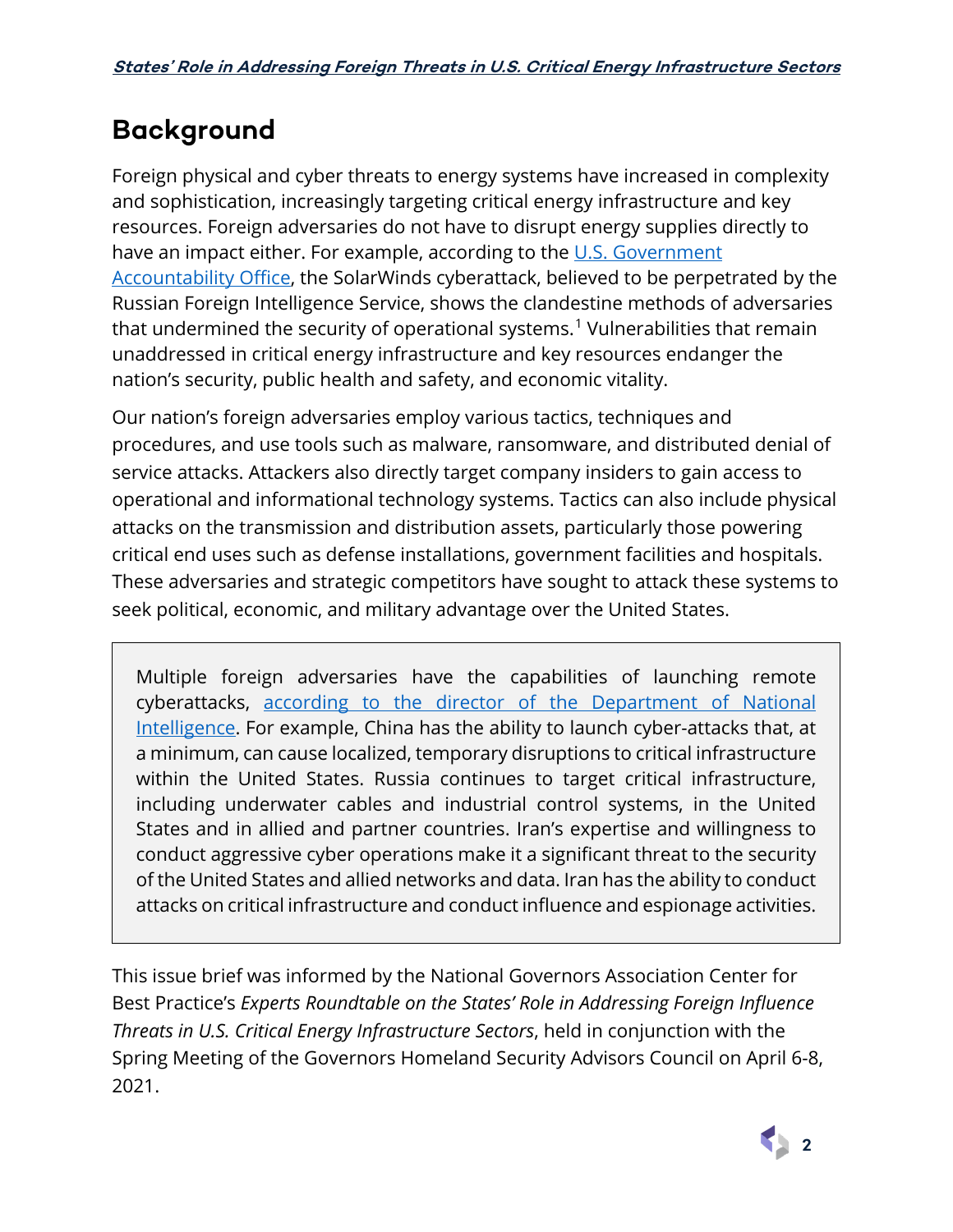Participants sought to examine the foreign threats to U.S. critical energy infrastructure security and identify the roles and responsibilities of state and territory leaders to combat these threats. At this meeting, state, federal and industry representatives participated in discussions to explore the following topics:

- 1. Understanding persistent and emerging threats to U.S. critical energy infrastructure;
- 2. Strengthening state, private sector and federal partnerships to detect, deter and counter foreign threats; and
- 3. Protecting and responding to threats to the energy supply chain in the U.S.

Roundtable participants identified the following actions that states can implement to address foreign threats to critical energy infrastructure:

- Strengthen information sharing frameworks with industry and federal partners. Information such as potential or realized threats, system vulnerabilities, and mitigation and protection measures that can be implemented.
- Improve bi-directional communication with energy companies and federal partners to build trust in advance of an incident.
- Identify and prioritize assets and essential systems for energy security, including those that may be targets for foreign adversaries, and coordinate those prioritizations with the energy sector.
- Host regular energy security exercises with industry and federal partners to solidify roles and responsibilities, identify information sharing needs, and optimize response and recovery coordination.
- Perform supply chain risk management on state-procured, state-funded, and state owned or operated grid-connected assets to safeguard those technologies and services.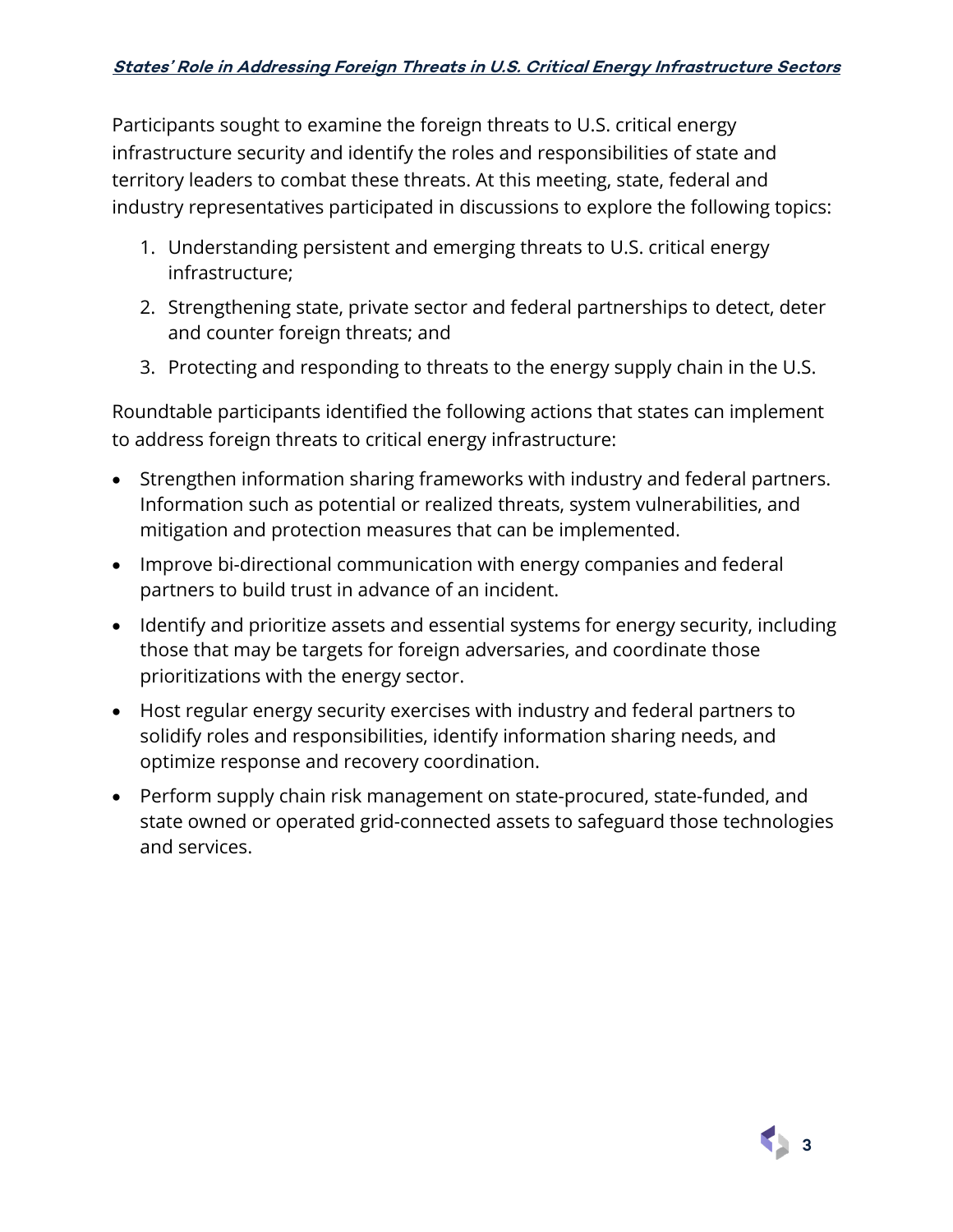## **Policy Recommendations for Governors**

Protecting the nation's critical energy infrastructure requires robust partnerships between federal interagency partners and state, local, territory and tribal authorities and the energy sector. Private and public sectors partnerships require a commitment of time, resources and trust to ensure effective and efficient information sharing among critical energy infrastructure owners and operators. This section outlines strategies that Governors can employ to address and improve critical energy infrastructure protections from foreign threats.

#### **1. Strengthen information sharing frameworks with industry and federal partners**

Critical energy infrastructure information sharing better prepares all stakeholders to assess and address vulnerabilities, understand potential incident consequences, and prevent, protect against, mitigate, respond to and recover from threats and attacks. Governors, working with energy offices, homeland security, utilities, and other key entities may consider strengthening and expanding existing critical information exchanges to share threat, incident, vulnerability, and risk data with partners, including providing owners and operators with actionable information and security best practices.

Several venues for information exchange that can be leveraged include:

#### *State [Fusion Centers](https://www.dhs.gov/fusion-center-locations-and-contact-information)*

State fusion centers serve as focal points for the receipt, analysis, gathering and sharing of threat-related information. The fusion centers allow for two-way intelligence and information flow between the federal government and state, local, tribal and territorial, and private sector partners. Governors can work with intelligence personnel to provide information and analysis that directly responds to the needs of state officials and the energy sector, with fusion centers as the venue for such information exchange. Governors can also make sure that qualified state energy officials are able to access this information and share unclassified information with others who have a need to know.

#### *[Information Sharing and Analysis Centers](https://www.nationalisacs.org/member-isacs-3)*

Information Sharing and Analysis Centers (ISACs) serve as coordinating bodies that facilitate information flow across private sector entities and with the government. The threat information synthesized and disseminated by ISACs helps infrastructure owners and operators – along with government partners – effectively protect against physical and cyber security threats.

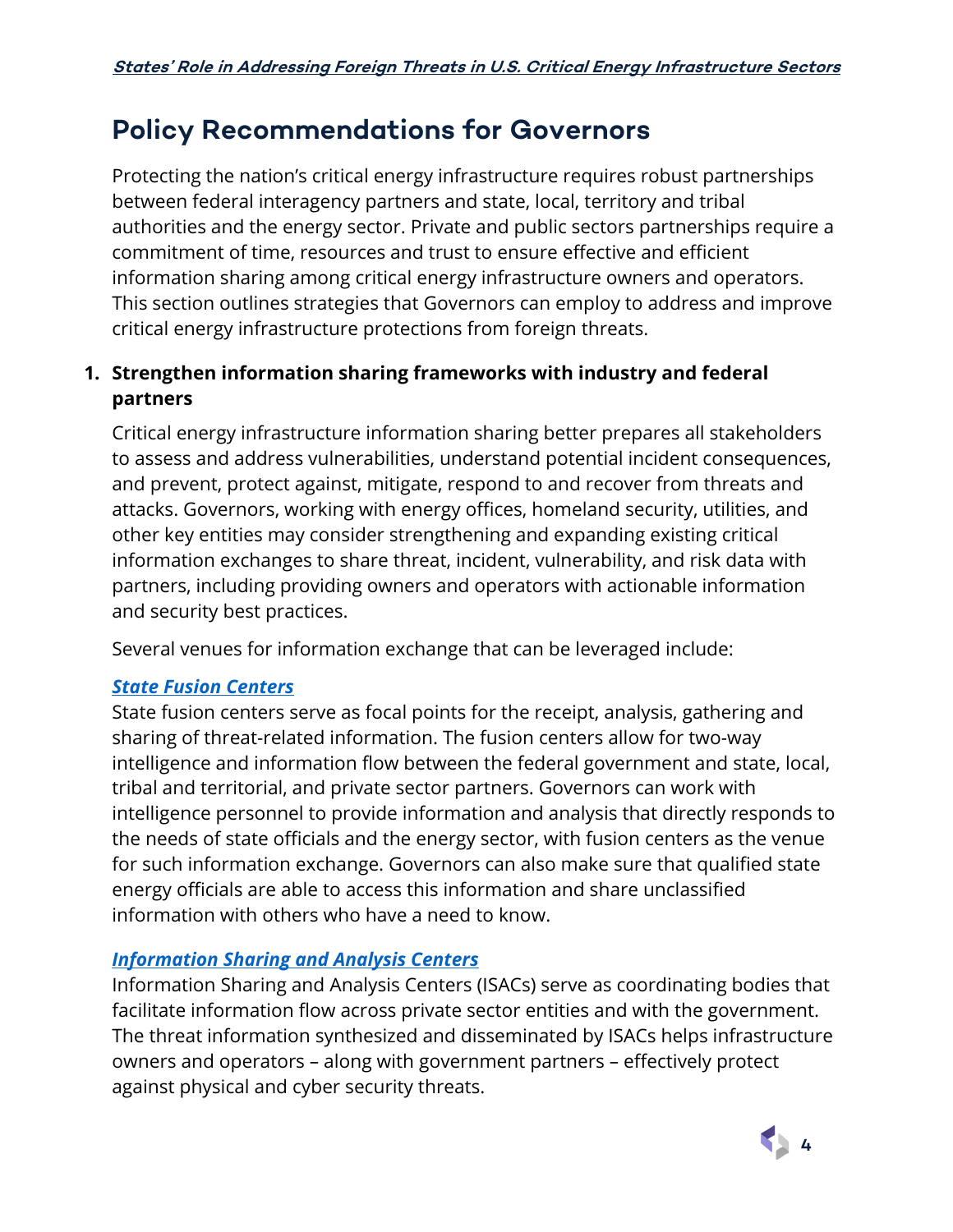Energy sector threat information is disseminated through three distinct, sub-sector specific information centers: The Electricity Information and Sharing and Analysis Center, the Downstream Natural Gas Information Sharing and Analysis Center, and the Oil and Natural Gas Information Sharing and Analysis Center. State officials with a need to know may be able to sign up for alerts through these information centers to maintain situational awareness. Governors can identify who has access to the state information center, as well as who has access to the multi-state information sharing and analysis centers, as those individuals can be conduits for information dissemination within the state.

#### *U.S. Department of Homeland Security's [Protective Security Advisor Program](https://www.cisa.gov/protective-security-advisors)*

Protective security advisors are trained critical infrastructure protection and vulnerability mitigation subject matter experts who are available to advise state and local officials as well as critical infrastructure owners and operators. These entities conduct security and resilience surveys and assessments through a range of methods and tools, including [assist visits,](https://www.cisa.gov/assist-visits) [Infrastructure Survey Tool,](https://www.cisa.gov/infrastructure-survey-tool) Rapid Survey Tool, and the [Regional Resiliency Assessment Program.](https://www.cisa.gov/regional-resiliency-assessment-program)

#### *Informal Information Sharing*

In addition to the formal information sharing mechanisms, Governors can establish informal mechanisms and forums through which utility partners can share unclassified threat intelligence, incidents and mitigation strategies with stakeholders. These can be through undocketed, off-the-record conversations between officials or more structured reporting requirements established by legislation or the state's utility commission. If these methods are to be pursued, it is important that critical energy infrastructure information, personally identifiable information, and other sensitive information be shielded from public disclosure laws. According to an earlier NGA analysis, more than half of states currently have such protections in place for critical energy infrastructure information. $^{\text{2}}$  $^{\text{2}}$  $^{\text{2}}$ 

#### **2. Improve bi-directional communication with energy companies and federal partners to build trust in advance of an incident.**

A whole of government approach is needed across federal, state, local and tribal authorities along with industry partners to identify and mitigate foreign threats. Governors may consider strengthening these partnerships by improving information sharing to understand threats better, enabling timely warning, and promoting increased threat awareness across their state or territory. By sharing threats, incidents and vulnerabilities, critical energy infrastructure owners and operators can more effectively and efficiently determine mitigation strategies.

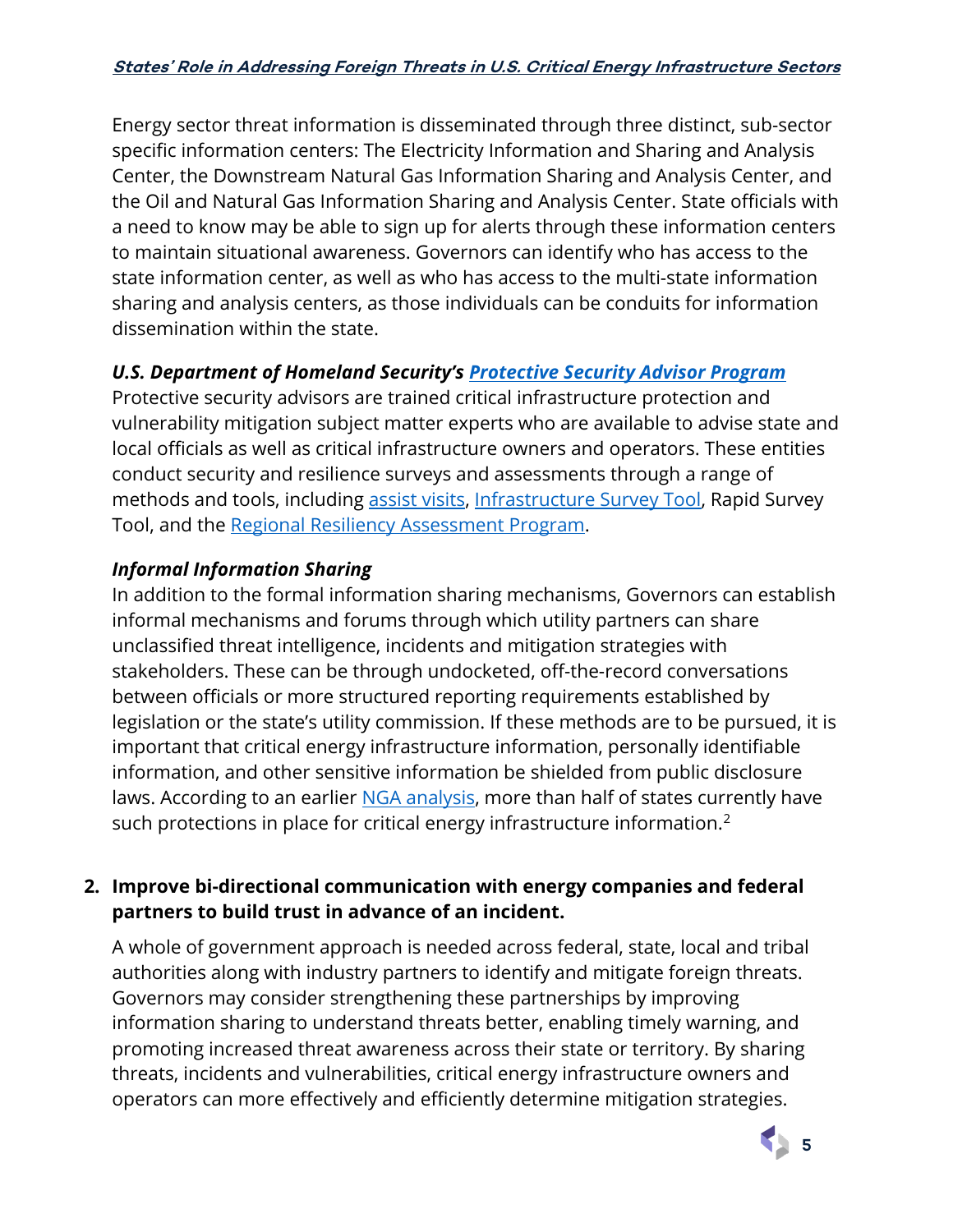Provided below are examples of actions states and territories may consider to strengthen partnerships and improve information sharing:

- Designate controlled unclassified information as critical electric infrastructure information to support and encourage information sharing between government and electric utilities.
- Establish formal partnerships with utilities to facilitate coordination, standards, awareness and communication between critical infrastructure owners and operators.
- Develop and implement standards for information sharing to safeguard and manage risk. Common standards provide critical energy infrastructure owners and operators with repeatable, interoperable and trusted information templates.

#### **3. Identify and prioritize assets and essential systems for security improvements, in coordination with the energy sector.**

Reliable energy supply for public health and safety facilities, military assets, and other critical infrastructure systems is paramount. Protection of these assets should be guided by a collaborative state and industry prioritization that accounts for those assets most needed for health, safety and economic performance. To do this, Governors, in coordination with other state and local entities, can identify critical state and local assets that, if offline, would have the most severe consequences and should be prioritized for resilience and security measures or expedited emergency support and restoration. These prioritizations can then be communicated to energy companies for alignment with those companies' response and restoration plans where possible. It should be noted that there is a necessary technical order to power restoration that may restore some assets before others for reasons other than risks posed, so flexibility will be needed when working with utilities on these prioritizations. The Edison Electric Institute suggests for assets that cannot be elevated in the restoration queue, Governors can consider funding other security and resilience programs, or on-site backup generation and storage so those facilities can remain online should an incident occur. Restoration can also be complicated by the physical damage caused by an event that blocks roadways and/or temporarily impedes restoration crew access to prioritized assets.

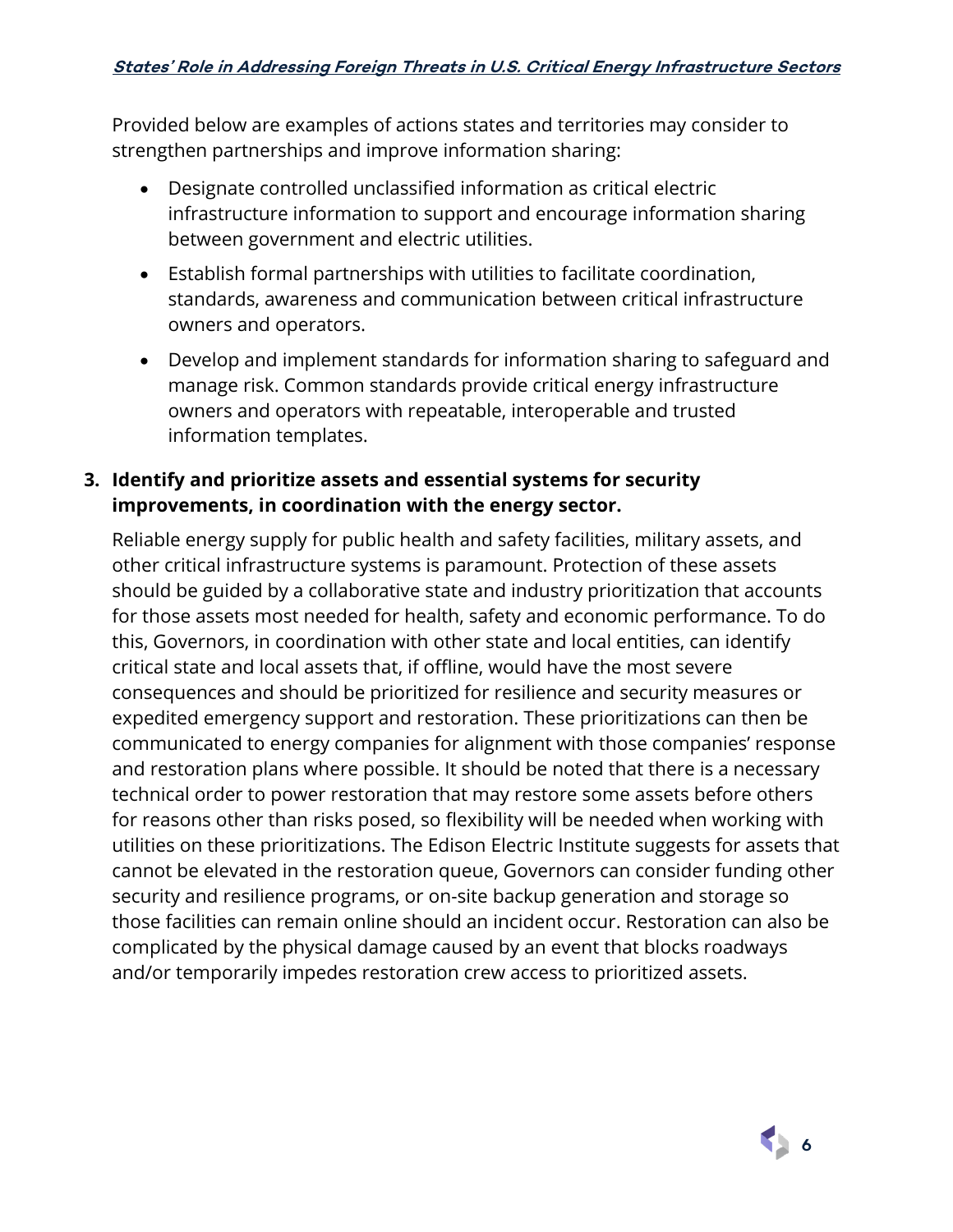#### **4. Host regular energy security exercises with industry and federal partners to solidify roles and responsibilities, identify information sharing needs, and optimize response and recovery coordination.**

Private entities and local governments largely control critical energy infrastructure, making owners and operators key players in incident protection and response. Exercises between state and territory governments and private entities allow all parties to validate plans, identify gaps and practice responses to a cyberattack with physical impacts. Governors may consider improving planning and coordination by encouraging agencies to participate in exercises with private entities for future emergency incidents affecting their critical energy infrastructure.

Several reoccurring national energy-focused exercises include:

- **[DOE Clear Path Exercise.](https://www.energy.gov/ceser/exercises-and-training)** An annual exercise series that examines the energy sector's ability to respond to a physical and/or cyber event, restore energy services, and coordinate with private and public sector partners. The event stresses interdependencies between the energy sector and other critical infrastructure sectors.
- **[DOE Liberty Eclipse.](https://www.energy.gov/ceser/exercises-and-training)** A U.S. Department of Energy cybersecurity-focused exercise series. This event tests the cyber preparedness of the energy sector and Government partners by integrating emergency response coordination, information sharing, and hands-on simulations.
- **[DHS CISA Cyber Storm.](https://www.cisa.gov/cyber-storm-vi)** A biennial exercise to strengthen cyber preparedness in the public and private sectors. The exercise tasks participants with discovering and responding to a large, coordinated cyberattack affecting U.S. critical infrastructure.
- **[NERC GridEx.](https://www.nerc.com/pa/CI/ESISAC/Pages/GridEx.aspx)** A biennial exercise to provide the electric sector, government agencies, and other relevant organizations an opportunity to exercise emergency response plans, cross-entity coordination and information sharing, and recovery plans in response to simulated cyber and physical attacks on electric infrastructure. This distributed-play event takes place across North America and provides an opportunity for states across the country to participate alongside their electric utilities and other key partners.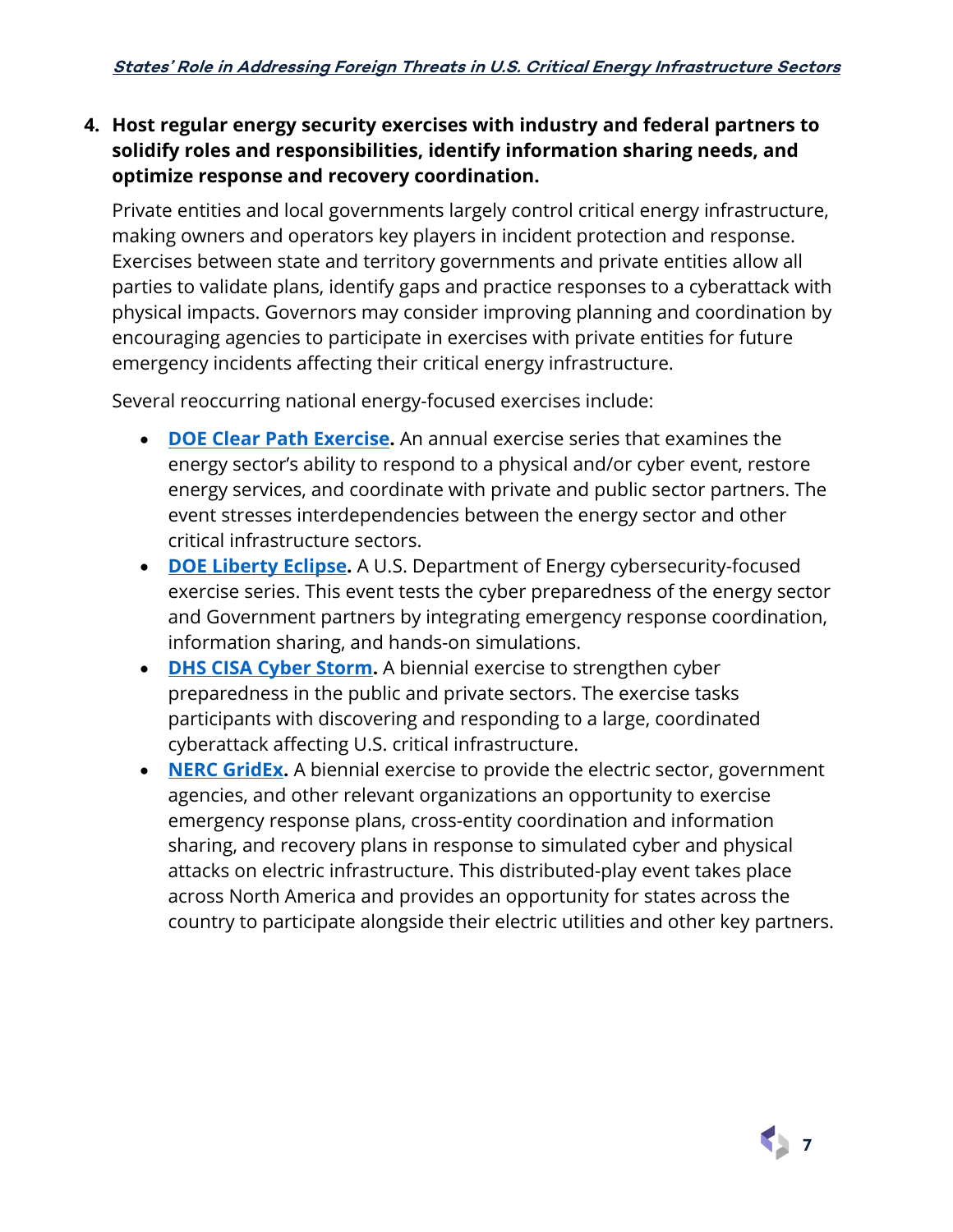#### **Exercise Planning Resources:**

- The Federal Emergency Management Agency's Homeland Security Exercise [and Evaluation Program](https://www.fema.gov/emergency-managers/national-preparedness/exercises/hseep) provides "a set of guiding principles for exercise and evaluation programs, as well as a common approach to exercise program management, design and development, conduct, evaluation, and improvement planning."
- The [Cybersecurity and Infrastructure Security Agency](https://www.cisa.gov/critical-infrastructure-exercises) provides full-service exercise planning and support, including pre-event planning, exercise facilitation, scenario-development, and after-action assessments and reporting.
- The National Association of Regulatory Utility Commissioners released a state-focused [Cybersecurity Tabletop Exercise Guide](https://pubs.naruc.org/pub/615A021F-155D-0A36-314F-0368978CC504) to help state public utility commissions design and host exercises that test utilities' cybersecurity preparedness and the efficacy of state-utility coordination and information sharing during an incident.<sup>[3](#page-10-2)</sup>
- The National Emergency Management Association and state of **Idaho** published the situation manual for the NEMA-Idaho Petroleum Shortage Tabletop Exercise. This manually provides an instructive example for how an energy-focused, state-lead exercise can be planned, conducted, and assessed and can be tailored for other state use. $4$
- The U.S. Department of Energy Office of Cybersecurity, Energy Security, and [Emergency Response](https://www.energy.gov/ceser/ceser-exercise-library) maintains an exercise library to compile and disseminate resources from past exercises. These resources can provide guidance on how best to structure future energy security exercises as the state or regional level.

#### **5. Perform supply chain risk management assessment on state-procured, statefunded and state owned or operated grid-connected assets to safeguard those technologies and services.**

States and territories may rely on third-party vendors like energy service companies and technology vendors, contractors, service providers, or suppliers for stateprocured or funded energy technologies, such as for on-site energy generation and storage technologies, electric vehicle chargers, facility energy management systems and smart appliances. States and territories may also provide grant funding and financing to local governments, private entities and households to offset the up-

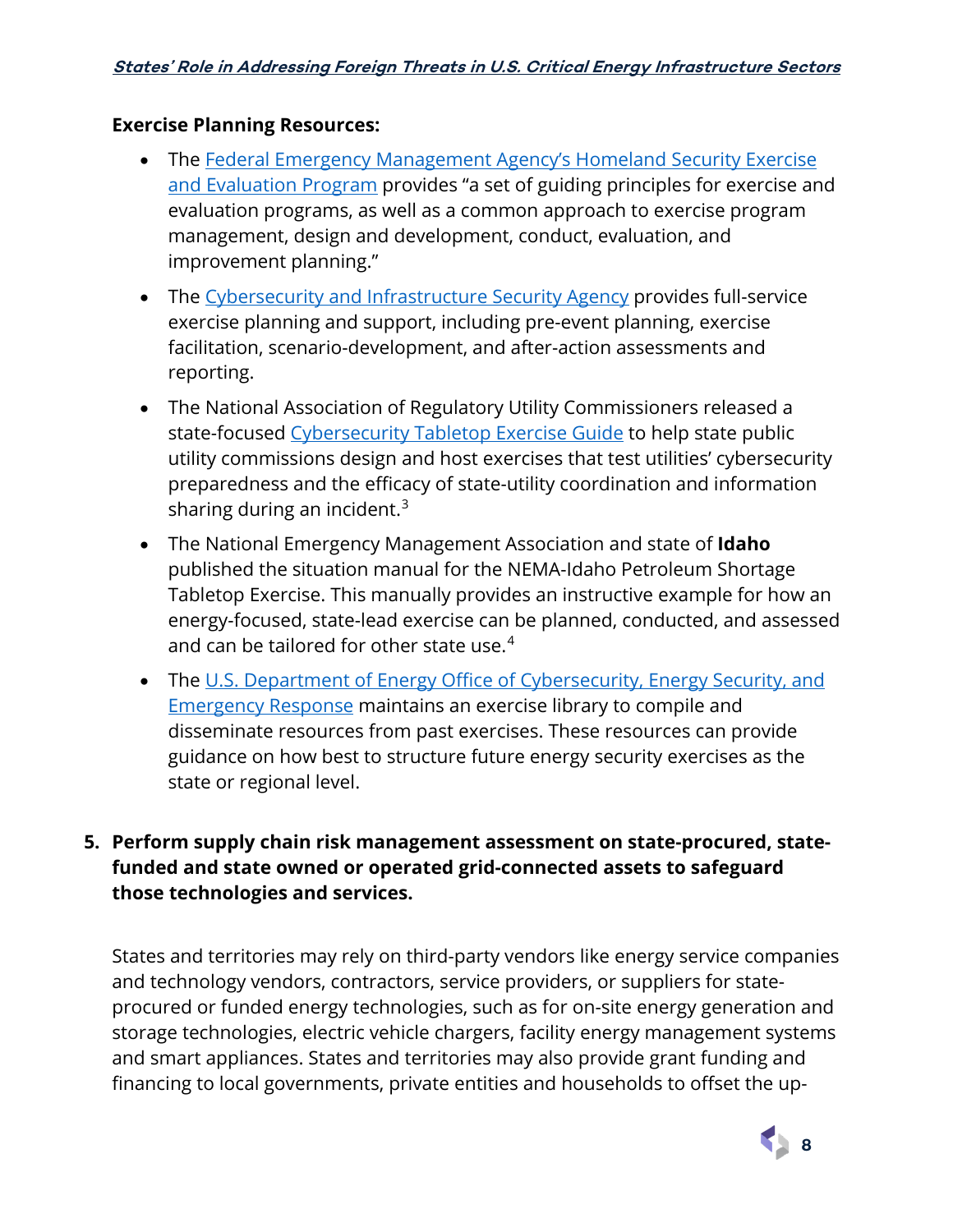front purchase costs for these energy technologies. Possessing a large third-party ecosystem can increase the risk exposure of states and territories to foreign threats if their facilities and systems are not secure. Governors may consider adopting and expanding their third-party risk management program to administer their thirdparty relationships more efficiently and understand these entities' risk profiles and performance. Provided below are examples of actions states and territories may consider to manage risks posed by third-party vendors:

- Change procurement rules and contract agreements to protect the strategic objectives of the state or territory and protect against liability;
- Require compliance with the latest cybersecurity and supply chain standards and employ a third-party entity to verify compliance;
- Negotiate data security and breach requirements to outline notification requirements and specific steps to remedy an incident;
- Perform regular risk assessments and continuous monitoring to ensure entities are applying the proper controls and take actions to address vulnerabilities;
- Require a software bill of materials that lists the components in your systems to ensure components are up to date and identify vulnerabilities quickly.<sup>[5](#page-10-4)</sup>

## **Conclusion**

Protecting critical energy infrastructure and assets is paramount to the functioning of the United States economy and communities. Governors serve an important role in deterring, detecting and defending against foreign actors who may seek to exploit vulnerabilities in the energy sector for their gain. The strategies outlined in the issue brief are not an endpoint but a starting place for how Governors can support continuity of business and government operations dependent on the energy sector. By following these strategies, Governors can maximize the sustainability of their critical energy infrastructure sectors, including transportation, communications, finance, and health care. Importantly, protecting critical energy infrastructure and assets makes for a more resilient country and ensures the longterm fidelity of the United States homeland security mission.

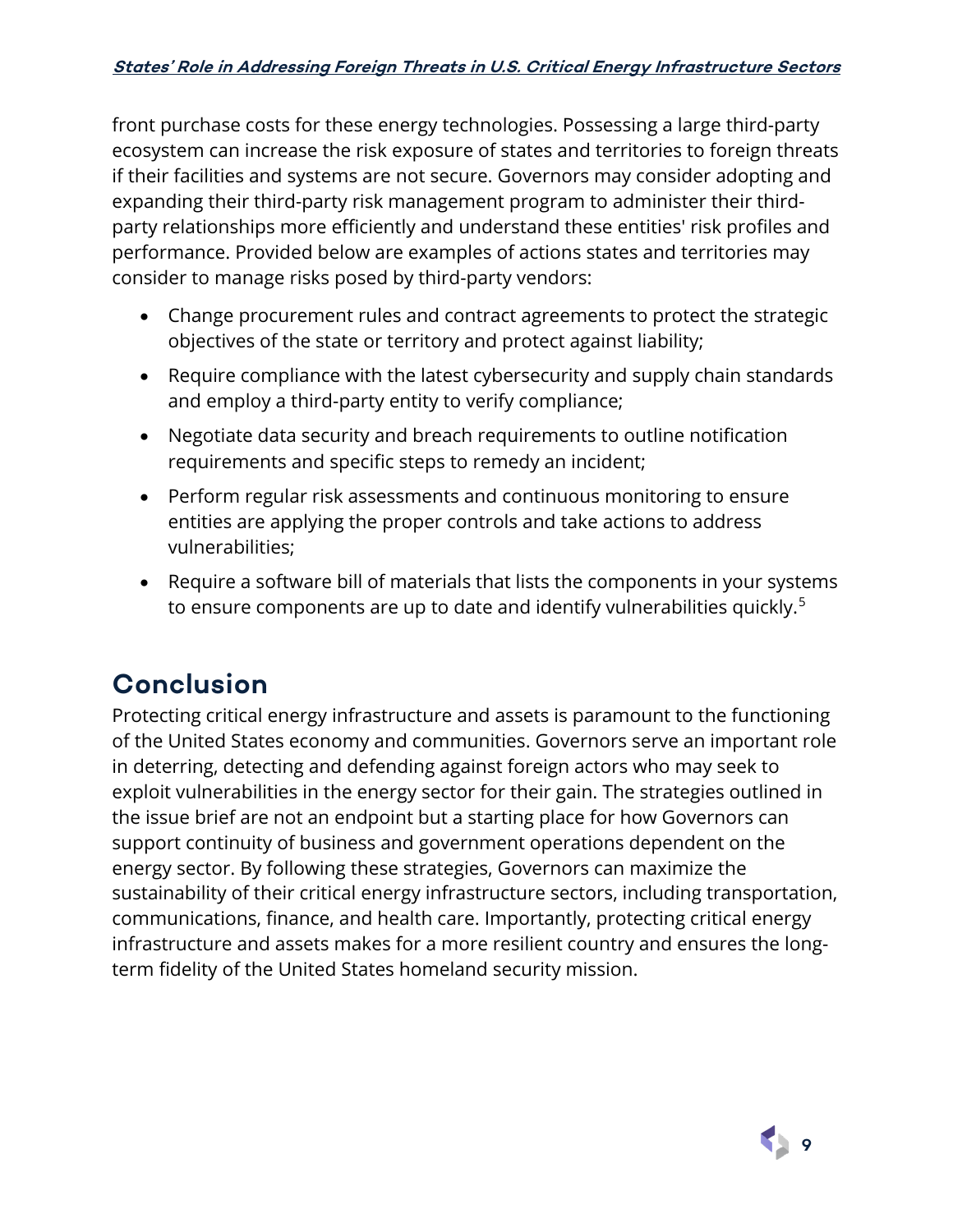#### **Authors**

Carl Amritt Senior Policy Analyst (former) NGA Center for Best Practices

Dan Lauf Program Director, Energy NGA Center for Best Practices

Michelle Woods Program Director, Homeland Security (former) NGA Center for Best Practices

#### **Acknowledgments**

The National Governors Association Center for Best Practices would like to thank the participants in the Experts Roundtable on the States' Role in Addressing Foreign Influence Threats in U.S. Critical Energy Infrastructure Sectors, including Brandi Martin, U.S. Department of Energy; Kristin Nordin, U.S. Department of Energy; Jason Pazirandeh, U.S. Department of Energy; Ben Deering, Office of the Director of National Intelligence; Eric Rollison, U.S. Cybersecurity and Infrastructure Security Agency; Jonathan Nuñez, Commander, State of California; John Bryk, American Gas Association; Scott Aaronson, Edison Electric Institute; Joyce Corell, Office of the Director of National Intelligence; Jonathan Bransky, Dominion Energy; and Michael Holko, Pennsylvania Public Utility Commission who contributed their expertise towards the development of this issue brief and the U.S. Department of Energy, Office of Cybersecurity, Energy Security, and Emergency Response for their generous support of this project.

#### **Suggested Citation**

Amritt C, Lauf D, Woods M. (2022 February). An Issue Brief on the States' Role in Addressing Foreign Threats in U.S. Critical Energy Infrastructure Sectors. Washington, DC: National Governors Association Center for Best Practices.